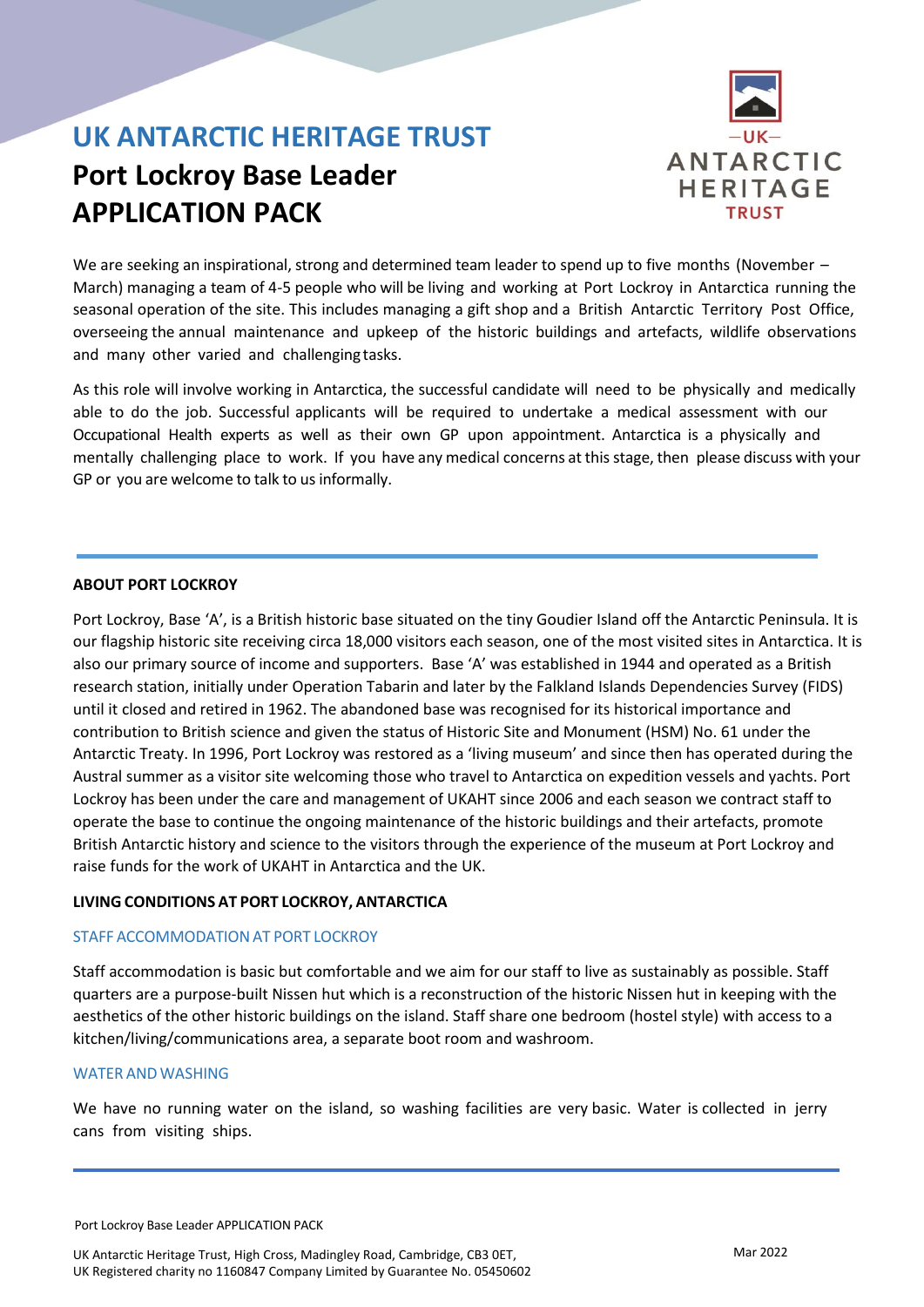# **Port Lockroy Base Leader APPLICATION PACK**



There are no shower facilities at Port Lockroy, so staff are expected to be comfortable living with these limited washing facilities yet still keeping hygiene levels high. Visiting ships will offer showers every few days but when conditions are poor you might expect to go up to two weeks without visitors or a shower.

There is no flushing toilet at Port Lockroy. There is a basic camping toilet which needs to be emptied daily.

#### COOKINGAND HEATING

There is a cooker and heater in the main kitchen/living area both of which are powered by propane gas. Fire is our greatest risk and use of these needs care and supervision.

Staff all share the cooking duties at Port Lockroy and take it in turns to make meals for each other on a rota system. Food is shipped from the UK and consists of a wide variety of dried and tinned foods, occasionally supplemented by fresh food donated from visiting ships.

#### POWER

Power is limited at Port Lockroy. We have a bank of batteries which is charged chiefly by solar panels (with a backup petrol generator). There are no hair dryers, electric toothbrushes etc. In fact, only essential electrical equipment is recommended e.g., digital camera (charged during sunny conditions).

#### COMMUNICATIONS

Communication is primarily via satellite. Basic text-only email on a single address is available for work purposes: keeping in touch with HQ and coordinating ship visits and logistics on site at Port Lockroy. This can be used for personal email, but these are kept to a minimum as there is little time for social communication.

There is no internet access at Port Lockroy nor is there mobile phone reception.

We have satellite telephones, chiefly for use for emergencies at Port Lockroy and scheduled communication with the UK Operations team. The cost of satellite phone calls is very high, the connection is not always reliable, and its main purpose is for safety. There is limited access to these for personal use. You will have very minimal communication with home for up to five months.

#### **TEMPERATURES**

You will be on the Northern Antarctic Peninsula in the summer months so temperatures will vary between – 5°C to +10°C. Most days will be just a few degrees above zero but overcast days and wind-chill will make it feel colder.

We will provide warm clothing for your time at Port Lockroy which you will be expected to supplement with thermals and other layers. Most of your work involves spending many hours either outside or inside Bransfield House (historic site with no insulation or heating) but often the work is very physical, so layers are very important.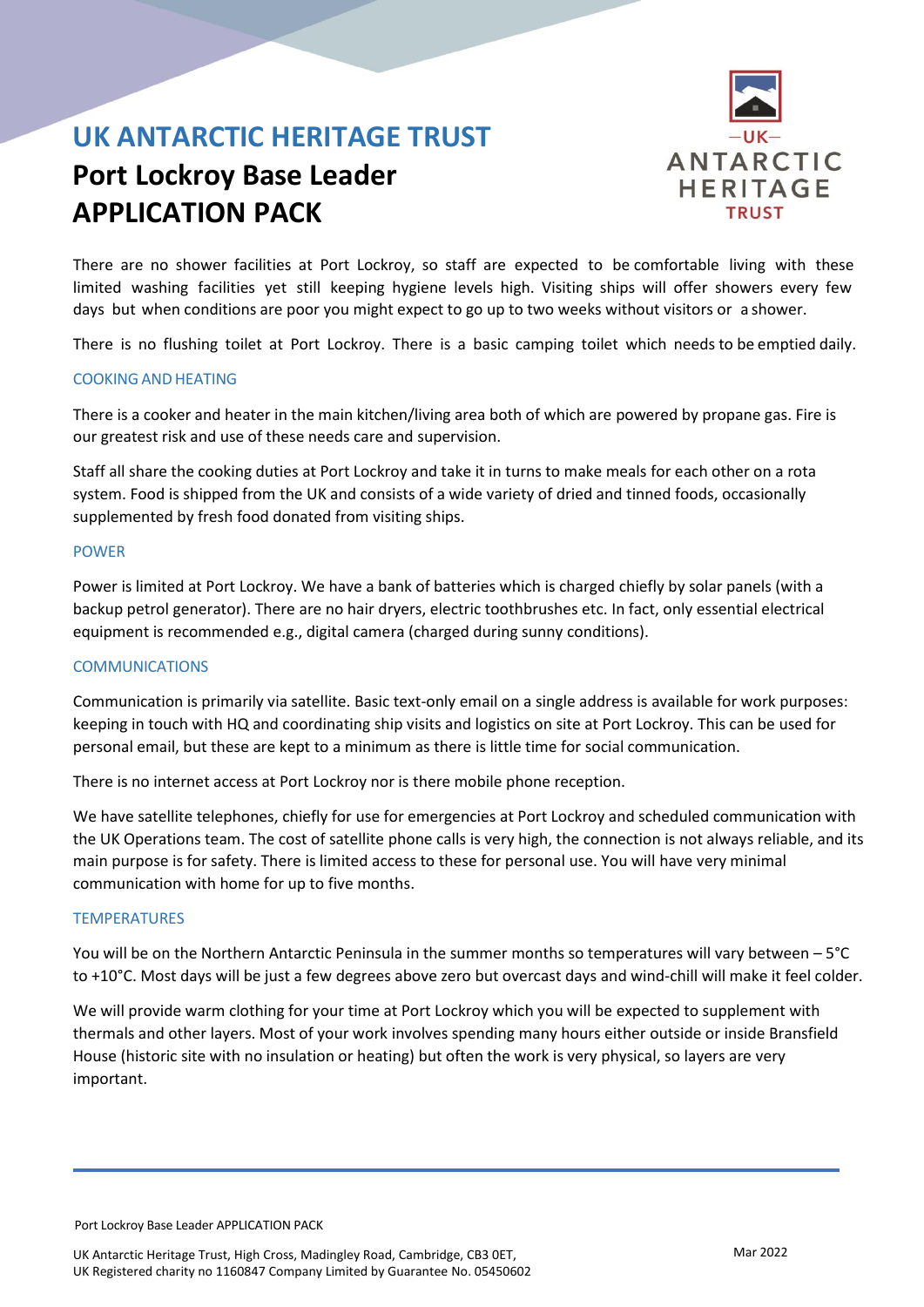# **Port Lockroy Base Leader APPLICATION PACK**



The Nissen hut is insulated and once it has warmed up it tends to retain heat quite well; on average the inside temperatures reach about 14-15°C. However early season temperatures are low, so you need to be prepared and equipped to live in low temps.

### MEDICAL FACILITIES

Port Lockroy is operated for just a few months a year and accommodation and facilities are simple and minimal. There is no doctor stationed at Port Lockroy and the nearest hospital is in Ushuaia, Argentina. We stock a good supply of emergency equipment, antibiotics and pain killers and our staff are given first aid training. We can also seek advice from the doctors who work on IAATO ships during the Antarctic season and have a medical consultant that can be contacted for non-emergencies. However, in a medical emergency evacuation to a hospital could take up to 7 days. Please consider carefully these issues and your fitness for the role:

- Physical and mental ability to do the job
- Physical attributes to live in the polar environment
- Physical ability to help/rescue others
- Short notice personal medical supplies will not be available
- High impact of emergency evacuations

#### **RECREATION**

Your safety is our first priority and Port Lockroy is in a remote and potentially dangerous place. Unfortunately, we are unable to permit any adventurous recreational activity – sorry, no climbing, watersports, glacier walking etc. Any spare time you may have will be spent following much gentler pursuits.

#### SMOKING

UKAHT operates a no smoking policy which extends to all our heritage sites in Antarctica. Smoking (traditional cigarettes, e-cigarettes, and any other form of inhalation/vapours) is categorically prohibited in all areas on the island for protection of the historic buildings and wildlife.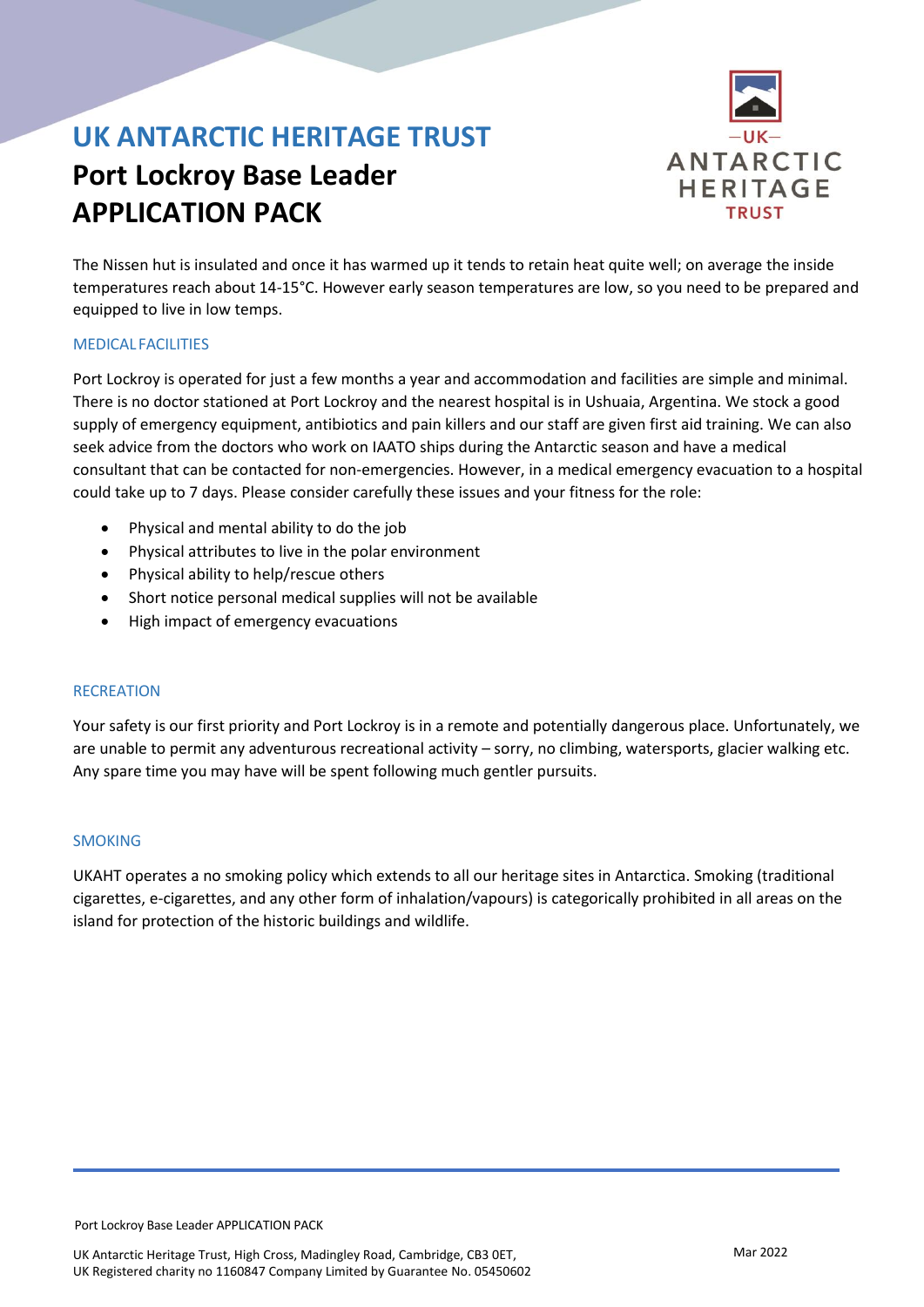## **Port Lockroy Base Leader APPLICATION PACK**



THE ROLE

**Job Title:** Port Lockroy Base Leader

**Reporting to**: Head of Operations

**Job Role**: Manage a small team to deliver the seasonal summer operation of Port Lockroy, Antarctica.

Responsibilities:

Supporting UKAHT by:

- Actively managing the base and team on site throughout the occupancy period (November to early March)
- Coordinating contract staff on site that may be there for shorter periods of time to carry out other work, such as an electrical maintenance program
- Working alongside the Conservation Project Manager (when on site) or conservation staff to coordinate the conservation maintenance programme and ensure this fit within the Port Lockroy daily schedule
- Leading or co-leading a brief daily morning meeting to ensure all staff on site are aware of plans for the day and discuss any health & safety matters
- Ensuring all staff on site have a site safety induction and are all familiar with how to use all the communications equipment on site
- Taking the lead on site in the event of an emergency and act as the key point of contact with the UKAHT Operations team in the UK
- Acting as the key point of contact and maintain regular and clear communications with the UKAHT Operations team in the UK
- Overseeing the workload and responsibilities of all members of the team and assist where necessary
- Coordinating all vessel visits to the island in adherence to Antarctic Treaty guidelines
- Ensuring the team always operates in a safe and diligent manner and in line with all UKAHT Health, Safety & Welfare policies and guidelines
- Managing all day to day on health & safety matters on site, working closely with the UKAHT Operations Manager
- Reporting back and health & safety incidents as soon as possible to the UKAHT Operations Manager
- Adhering to all Standard Operating Procedures and risk assessments and update these as required throughout the season
- Overseeing onsite inventories and ensure there are updated as necessary
- Managing the annual work task list and assist in all maintenance tasks as necessary
- Liaising with Expedition Leaders to arrange appropriate pre-landing briefings and lectures on board ship where possible
- Overseeing the museum display in accordance with the guidelines given
- Liaising with Expedition Leader/ships to arrange taking a mobile shop and post-office on-board larger vessels (up to 500 pax)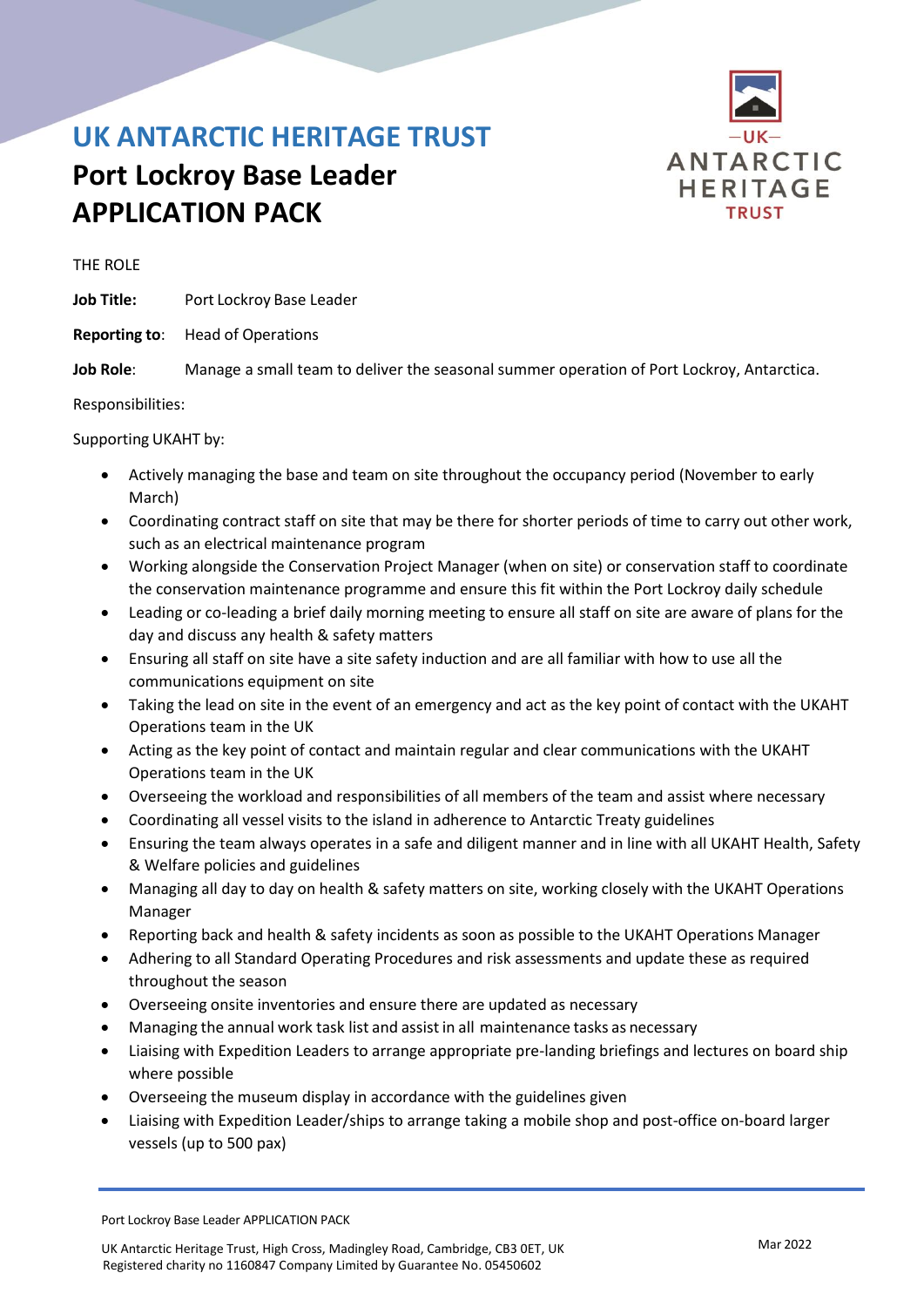# **Port Lockroy Base Leader APPLICATION PACK**



- Taking responsibility for ensuring good time management, both short term and long term, to ensure all tasks are completed within the season
- Learn and be prepared to promote UKAHT through your daily dealings with visitors to Port Lockroy. This should include the history of Port Lockroy and other British historic bases on the Peninsula including Operation Tabarin, FIDS, Antarctic Science and the current heritage and conservation work of UKAHT
- Ensuring the reputation of UKAHT is always maintained and enhanced through our work
- Working flexibly with colleagues in the wider support of the aims of UKAHT

As well as the above Base Leader duties, you will also assist in operating the Port Lockroy gift shop and management of all cash and credit card transactions to include:

- Liaising with International Association of Antarctica Tour Operators(IAATO) ship Hotel Manager's for any on-board sales of stamps or merchandise, or banking facilities
- Assist in the operation of the Shop at Port Lockroy
- Assist in the operation of the Post Office on behalf of the British Antarctic Territory Government(BATG). This includes managing all postal stock, promoting and selling all postal stamps, hand franking all mail processed through the Post Office (up to 80,000 pieces of mailseasonally) and coordinating transport of mail and producing an annual sales report
- Assist in the penguin and other wildlife and environmental monitoring on behalf of the British Antarctic Survey (BAS). A post season report will be required by the end of March
- museum display and interpretive material
- Assist in the management of day-to-day supplies(non-merchandise) including controlling the stock of food, equipment, tools in the base inventory etc.
- Take a proactive part in all aspects of daily living on an Antarctic base to include all domestic jobs such as cleaning, cooking, waste management as well as daily snow digging, clearing of paths and other jobs which may arise
- Delivering regular briefing talks to all visiting vessels prior to them landing at Port Lockroy (without aids to audiences of up to 250 people) and be prepared to deliver occasional lectures/talks when requested
- Creating engaging contentfor our communications and social media to include a weekly blog written from Antarctica and occasional participation in other media such as radio, TV and newspaper interviews pre, during and post the Antarctic season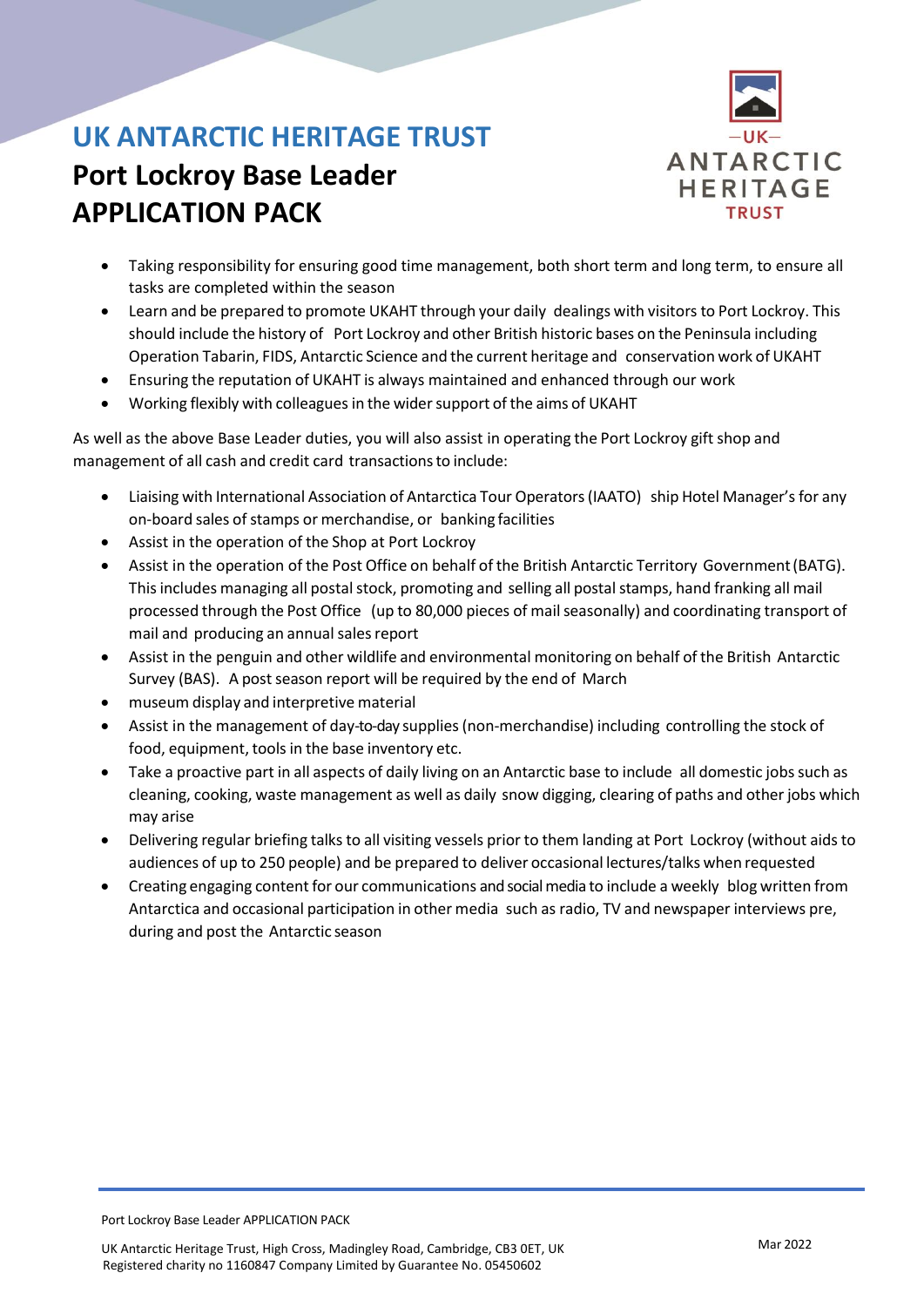# **Port Lockroy Base Leader APPLICATION PACK**



Person Specification:

| <b>SKILLS</b>                                                                                              | <b>ESS</b>   | <b>DES</b> |
|------------------------------------------------------------------------------------------------------------|--------------|------------|
| Excellent communication skills - written and verbal                                                        | ✓            |            |
| <b>Excellent customer service skills</b>                                                                   |              |            |
| High level of attention to detail                                                                          | ✓            |            |
| Excellent IT skills: Office applications, excel databases, basic photo editing                             |              |            |
| Ability to analyse data and produce concise reports                                                        | ✓            |            |
| Practical field skills for operating in remote or challenging environments                                 | ✓            |            |
| Practical maintenance skills (i.e., painting, woodwork, any other)                                         |              |            |
| Fluency in written and spoken English                                                                      | ✓            |            |
| Fluency in a second language (French, German, Spanish, Chinese languages preferably)                       |              |            |
| Current Outdoor First Aid qualification or equivalent                                                      |              |            |
| Current IOSH Managing Safely qualification or equivalent                                                   |              |            |
| <b>KNOWLEDGE</b>                                                                                           | <b>ESS</b>   | <b>DES</b> |
| Knowledge of health and safety best practice                                                               | $\checkmark$ |            |
| Knowledge of best practice in customer service                                                             | ✓            |            |
| Use of ICT for managing information, communications and reporting                                          | ✓            |            |
| Awareness of the conditions and limitations of life and work at Port Lockroy                               | ✓            |            |
| Environmental awareness and practical knowledge of minimal impact living                                   |              |            |
| Awareness of issues surrounding operating in Antarctica or similar remote and<br>challenging environments. |              |            |
| Awareness of the issues surrounding working with historic sites and buildings and                          |              |            |
| associated artefacts.                                                                                      |              |            |
| <b>EXPERIENCE</b>                                                                                          | <b>ESS</b>   | <b>DES</b> |
| Experience managing staff or leading teams                                                                 |              |            |

Port Lockroy Base Leader APPLICATION PACK

UK Antarctic Heritage Trust, High Cross, Madingley Road, Cambridge, CB3 0ET, UK Registered charity no 1160847 Company Limited by Guarantee No. 05450602 Machines Mar 2022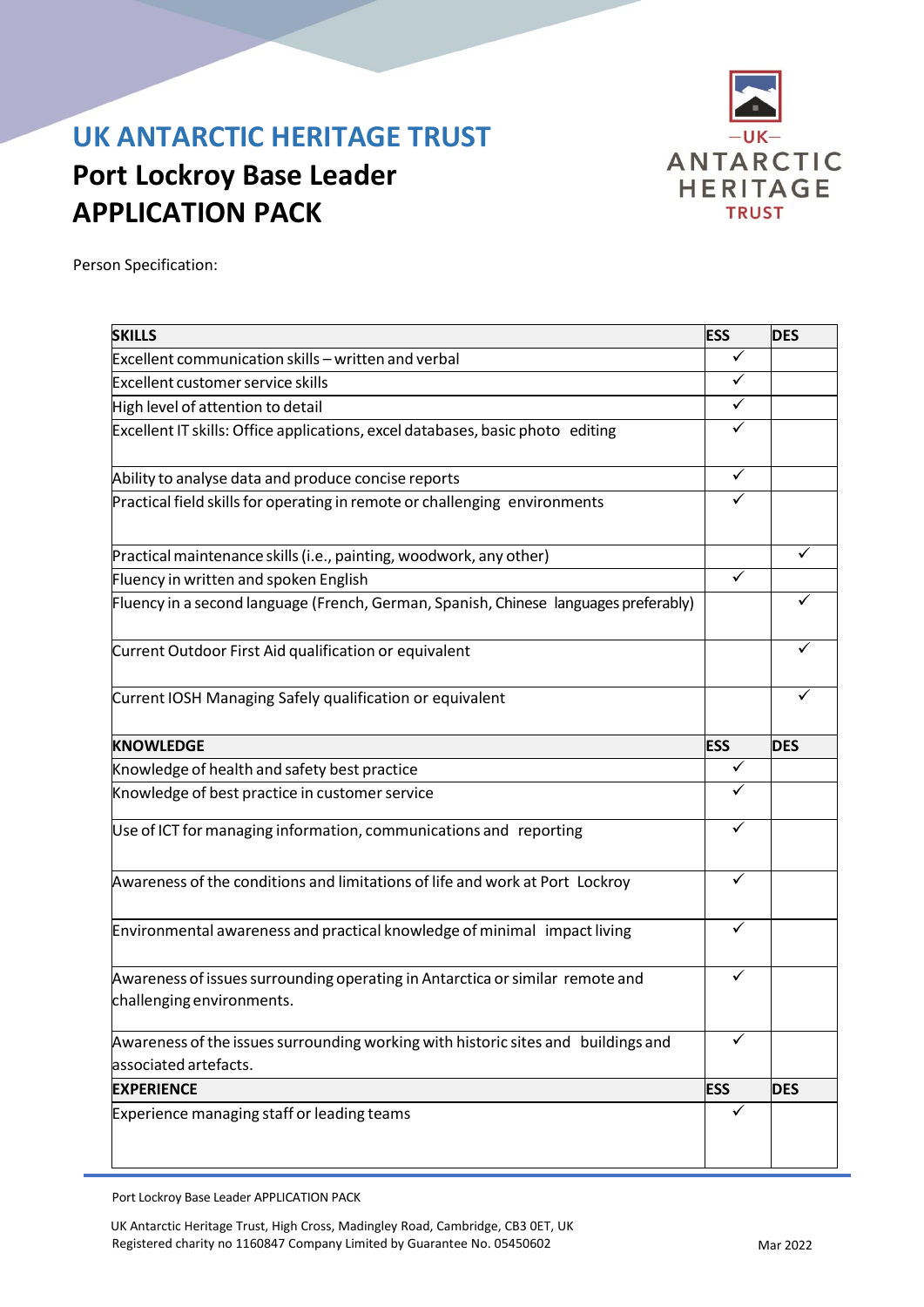



| Experience of similar remote, basic and isolated living and working                                                                                           |            |            |
|---------------------------------------------------------------------------------------------------------------------------------------------------------------|------------|------------|
| Experience of working in the polar regions                                                                                                                    |            |            |
| <b>BEHAVIOURAL</b>                                                                                                                                            | <b>ESS</b> | <b>DES</b> |
| An effective team player with high levels of initiative                                                                                                       |            |            |
| Commitment to providing excellent customer service                                                                                                            | ✓          |            |
| Flexible and adaptable                                                                                                                                        | ✓          |            |
| Self-motivated and able to work without direct supervision                                                                                                    | ✓          |            |
| A strong work ethic with a commitment to get things done                                                                                                      |            |            |
| Ability to work under pressure on a range of competing priorities                                                                                             |            |            |
| Positive and cooperative and value getting on with others                                                                                                     | ✓          |            |
| Considerate and careful with colleagues, visitors and things (knowing that artefacts<br>are irreplaceable and equipment, tools etc. can't be replaced easily) |            |            |
| Committed to health and safety and the promotion of equality                                                                                                  |            |            |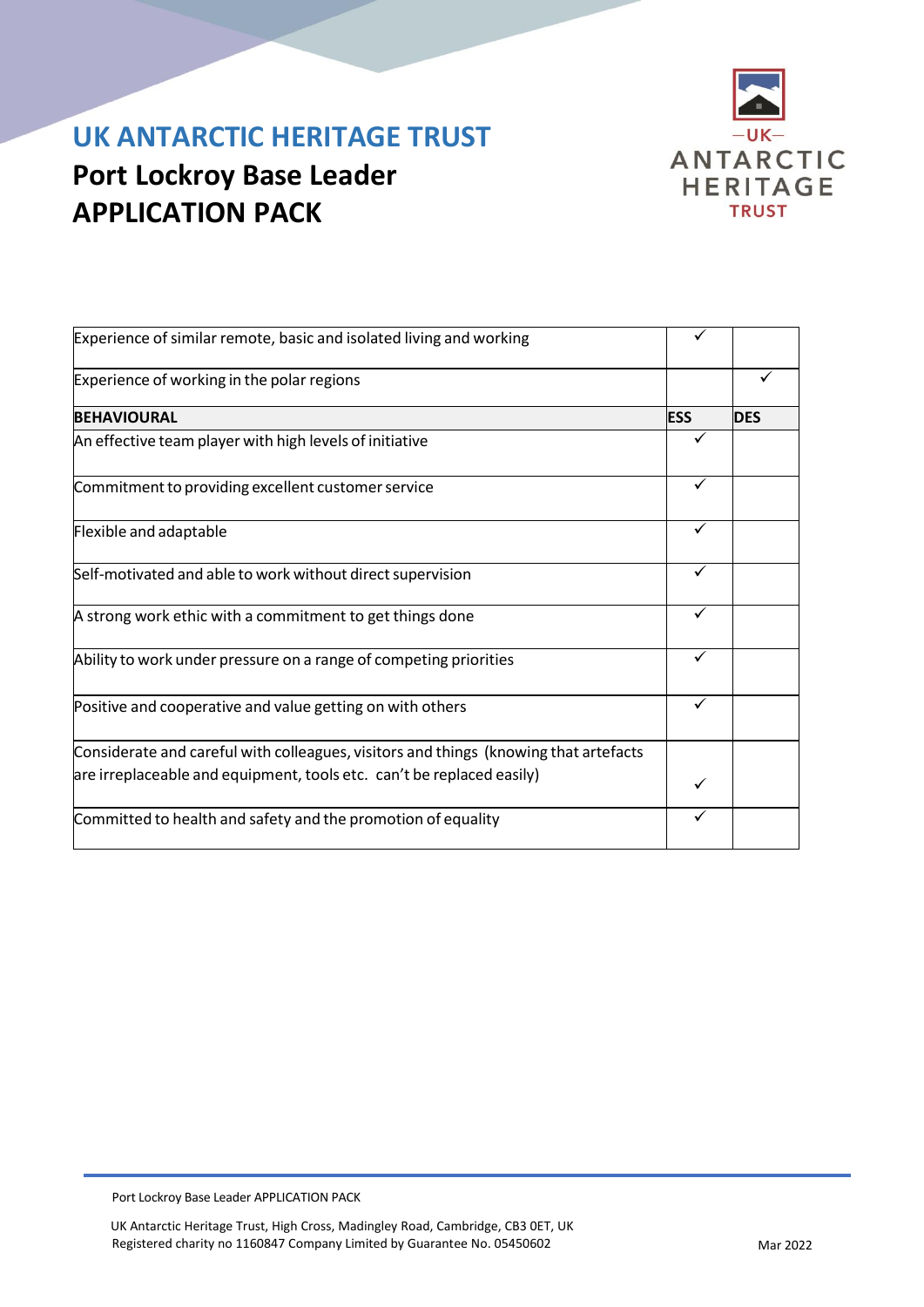# **Port Lockroy Base Leader APPLICATION PACK**



**TERMS**: UKAHT is offering a 'contract for services' to work on a time-contract basis for Antarctic Heritage Ltd (our subsidiary company) under which we have agreed that you will provide the services of Port Lockroy Base Leader

| Location                       | Port Lockroy, Antarctica<br>(Preparatory work outside of the season will also be required)                                                                                                                                         |
|--------------------------------|------------------------------------------------------------------------------------------------------------------------------------------------------------------------------------------------------------------------------------|
| <b>Salary</b>                  | £1800 per calendar month                                                                                                                                                                                                           |
| <b>Duration</b>                | Six month agreement to cover:<br>Service in Antarctica<br>Training and preparation pre-Antarctic season<br>Debrief post Antarctic season<br>Outreach activities                                                                    |
| <b>Expenses</b>                | All pre-deployment travel (in the UK), training and accommodation needed as<br>part of the role are covered by UKAHT.<br>During Antarctic deployment all travel, food, accommodation and essential polar<br>clothing are provided. |
| Dates you must<br>be available | Interview/Selection: 19 <sup>th</sup> - 20 <sup>th</sup> May 2022 (online)<br>Training: 15 <sup>th</sup> - 21 <sup>st</sup> October 2022<br>Service in Antarctica: Late October/early November 2022 to March 2023                  |